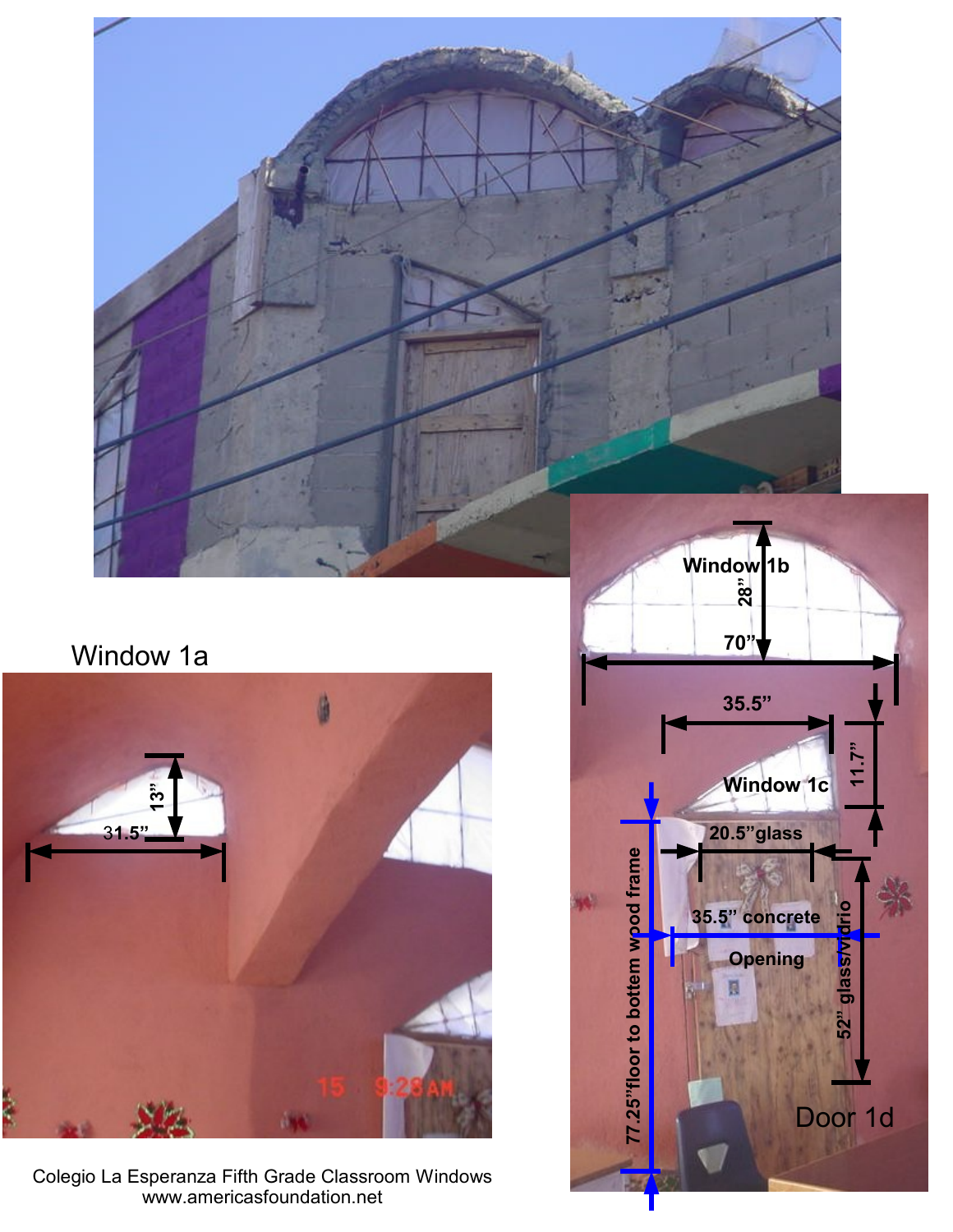



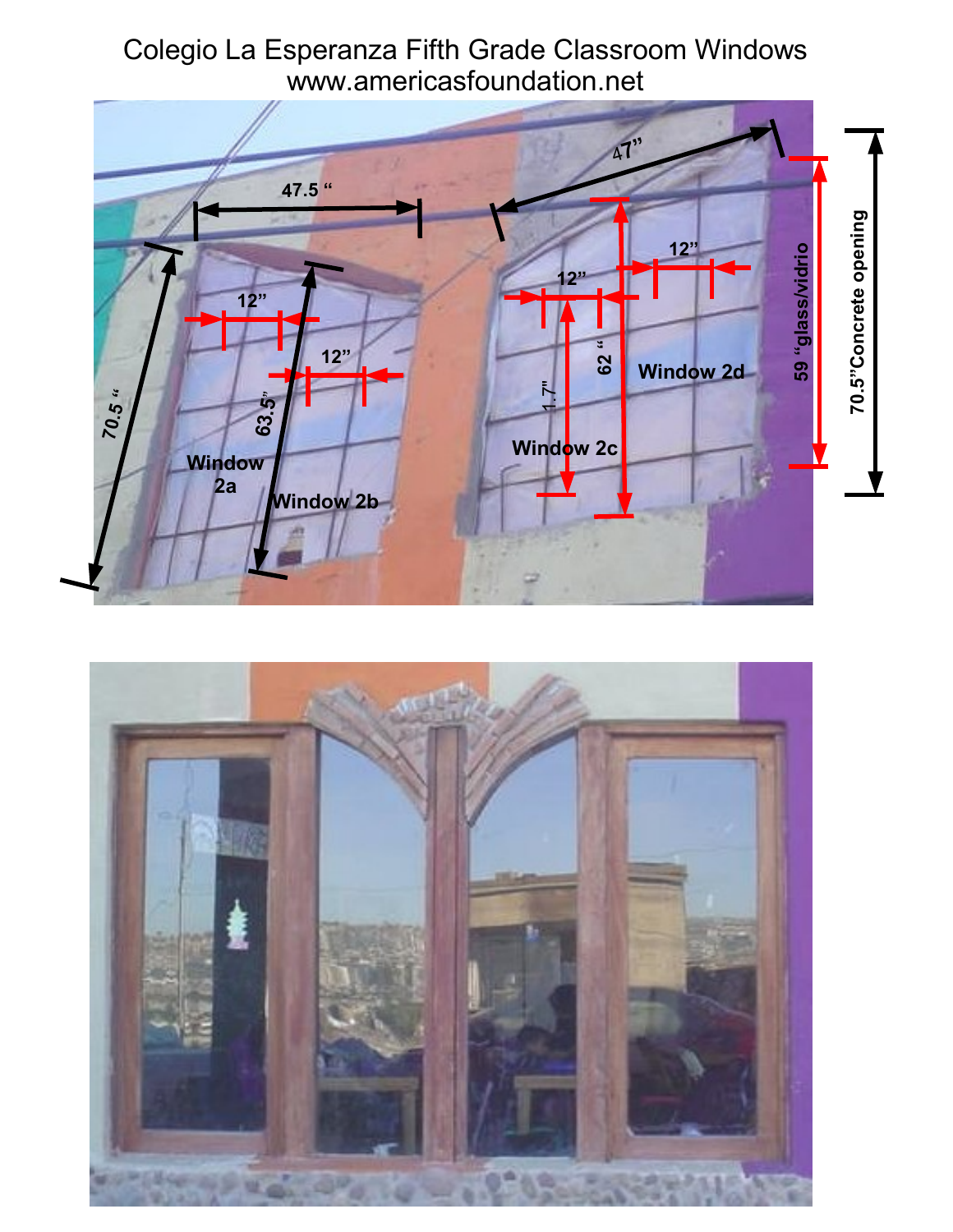### Colegio La Esperanza Fifth Grade Classroom Windows www.americasfoundation.net



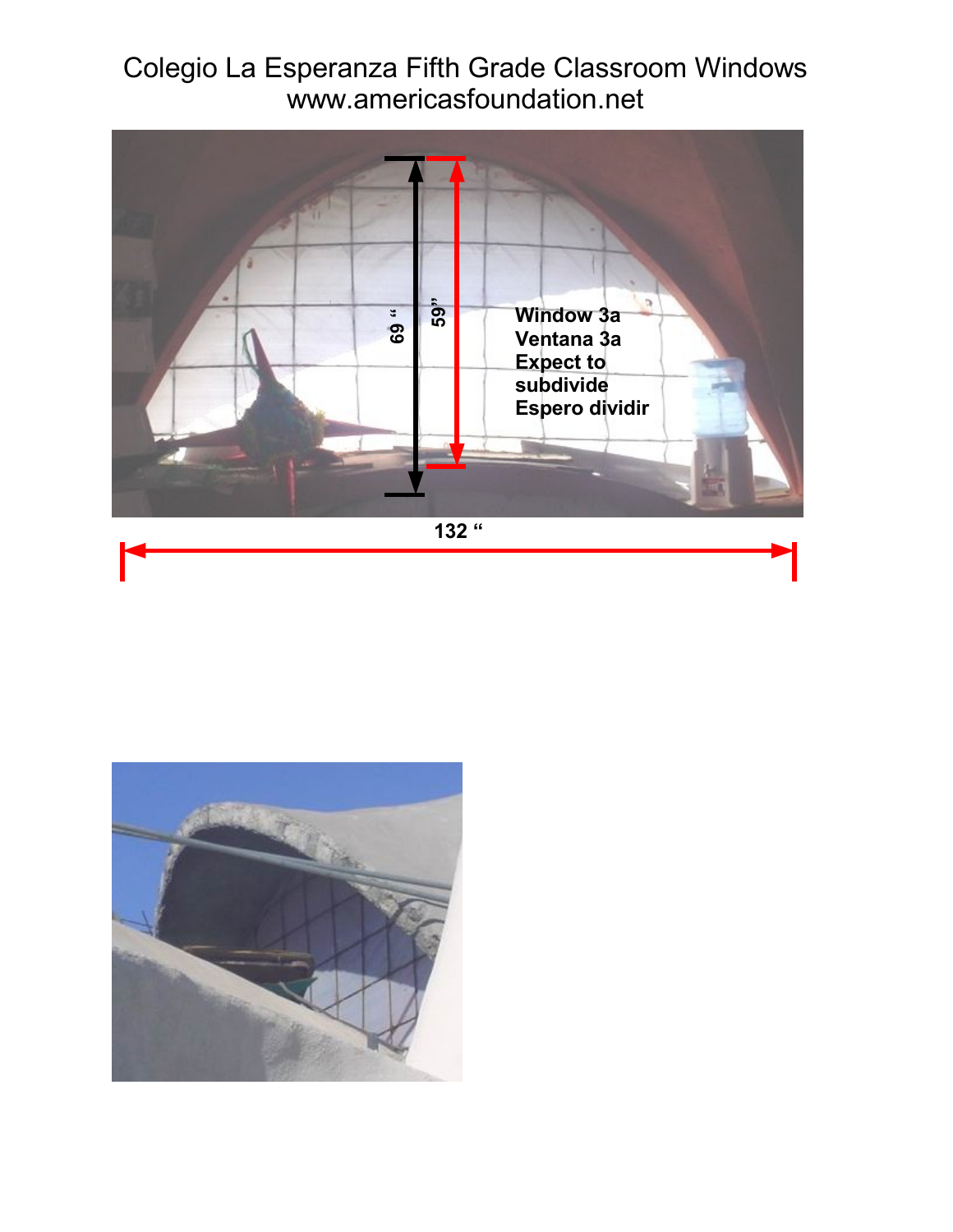### Colegio La Esperanza Fifth Grade Classroom Windows www.americasfoundation.net



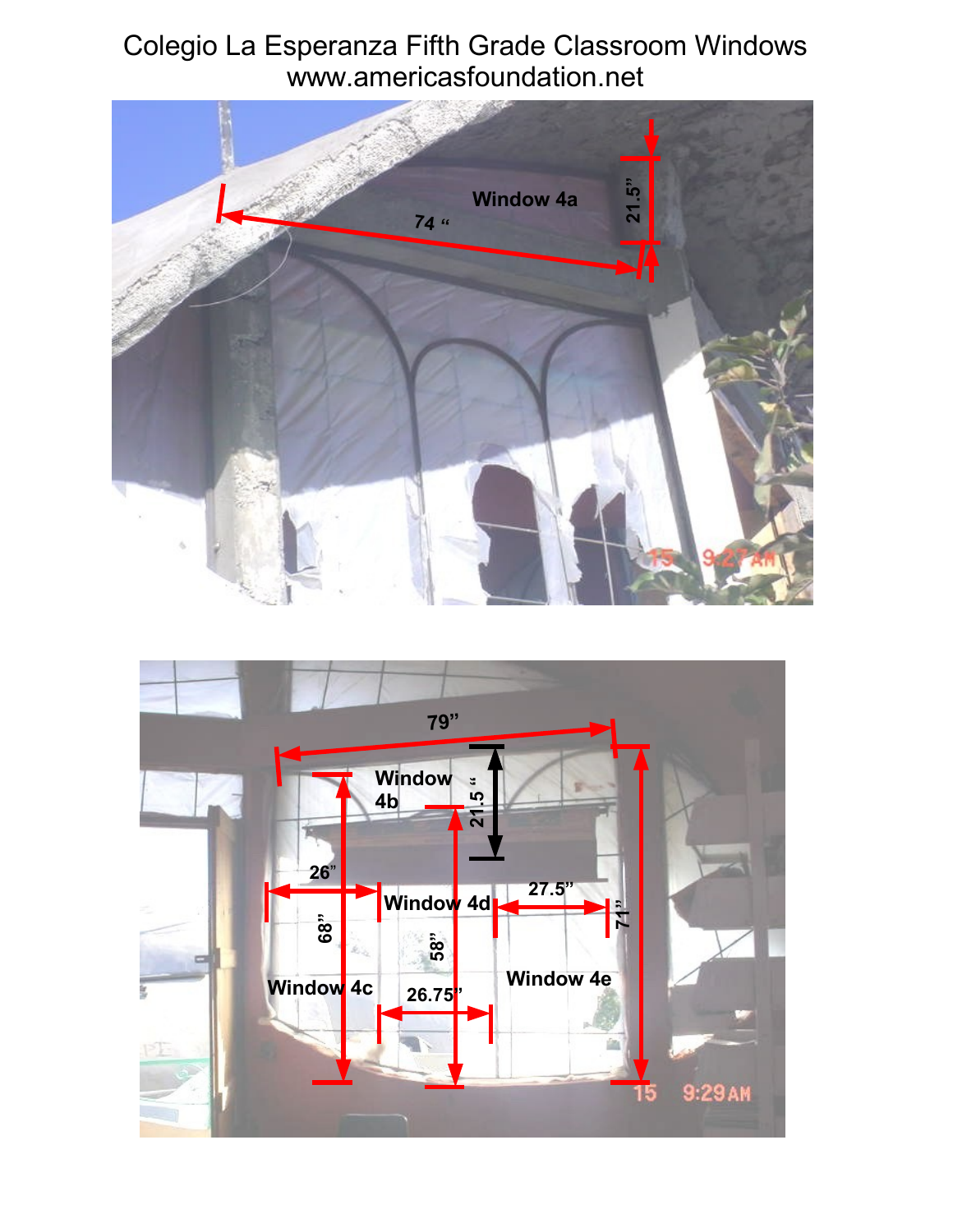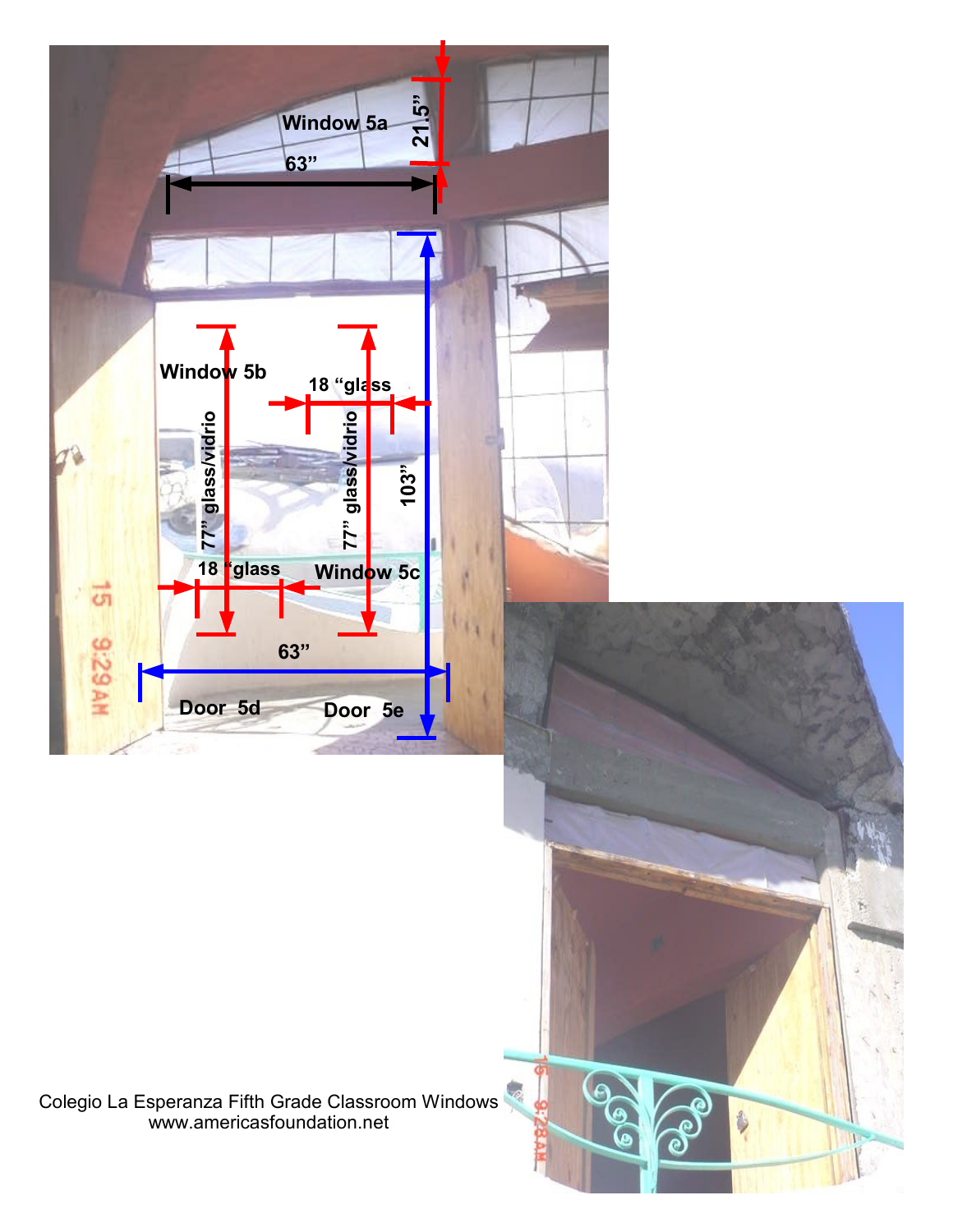#### Colegio La Esperanza Fifth Grade Classroom Windows www.america<mark>s</mark>foundation.net



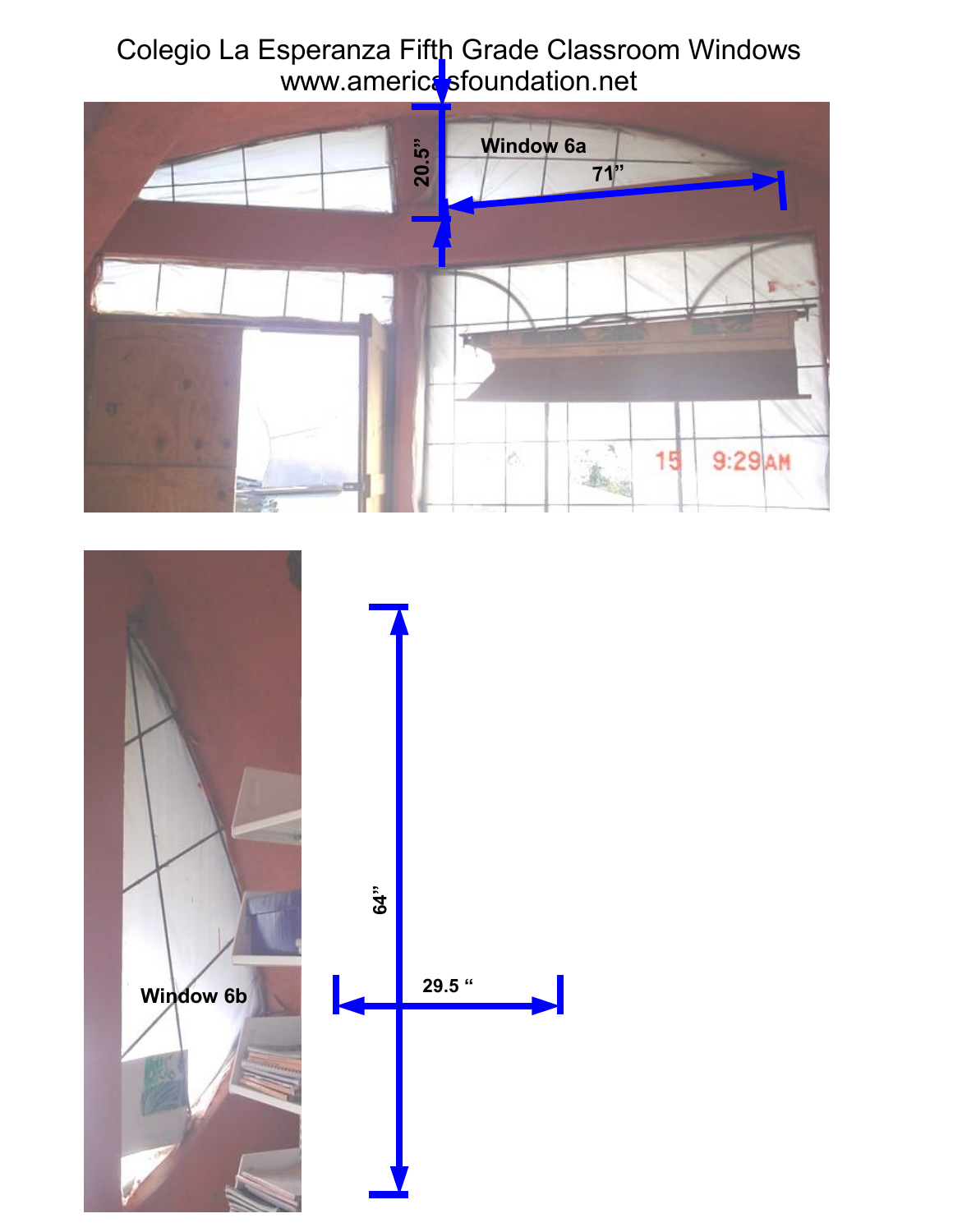## Colegio La Esperanza Fifth Grade Classroom Windows www.americasfoundation.net



**Window 7a Exterior view**

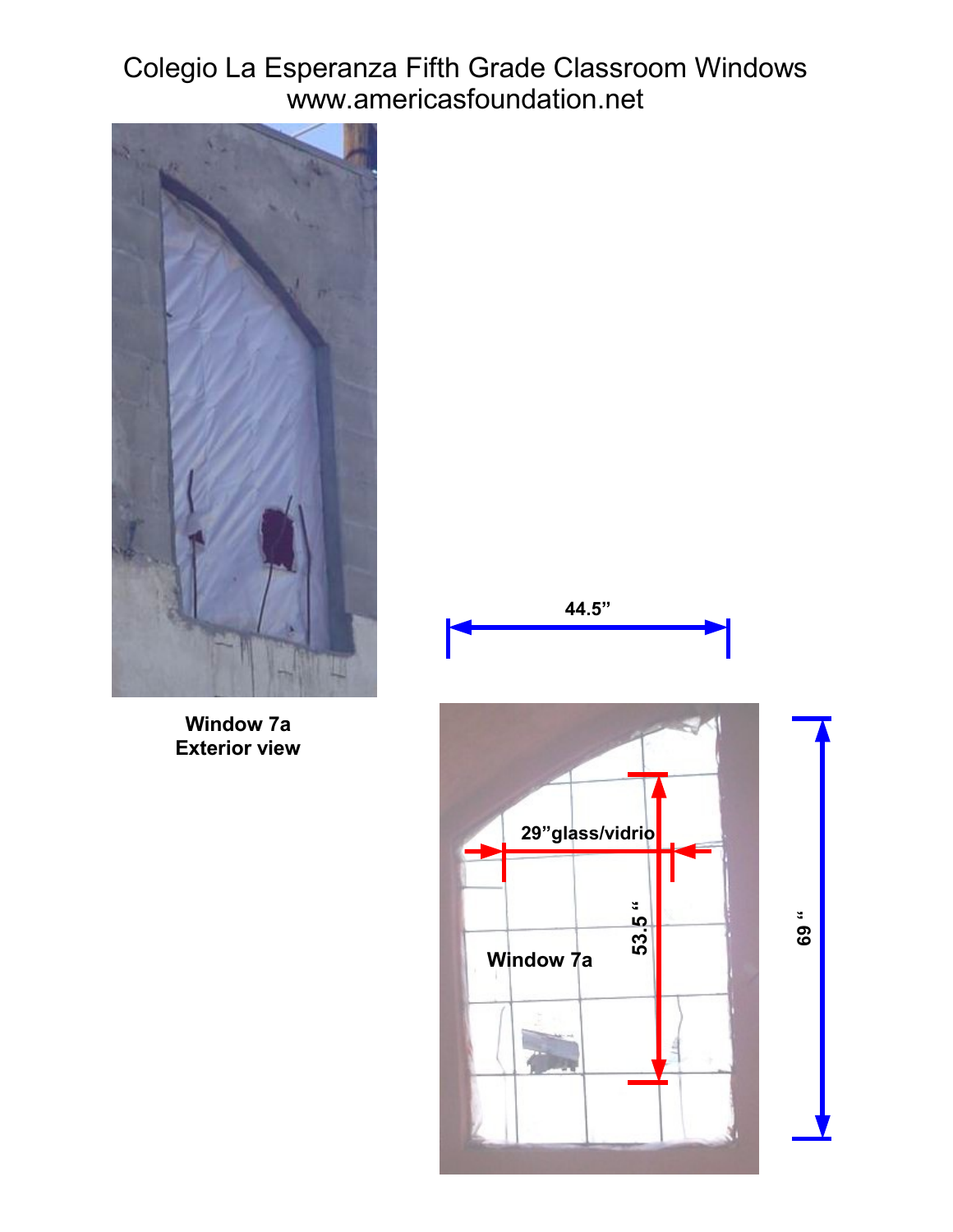

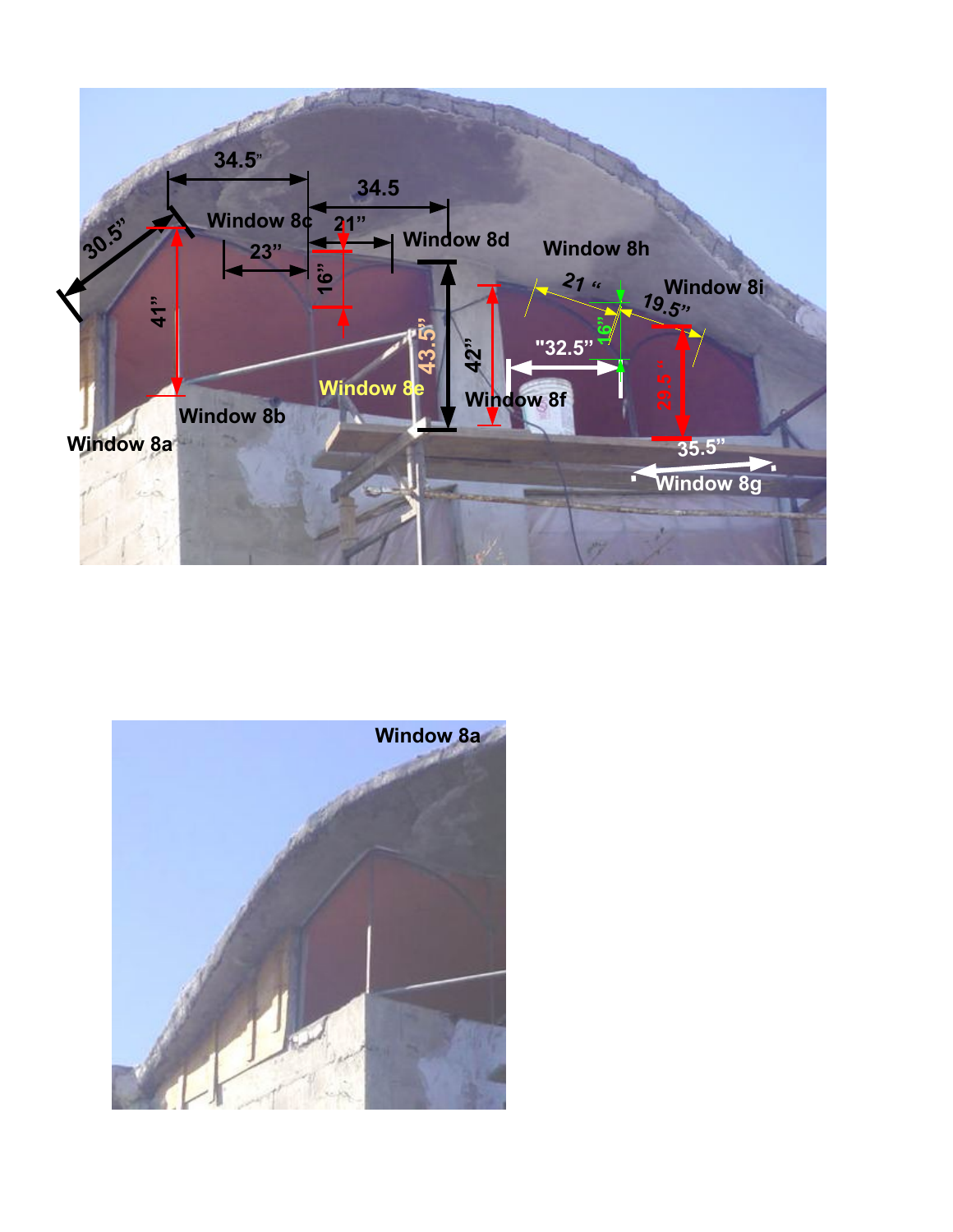

**Door 9a**



Windows and door in fifth grade classroom. Ventana y puerta en quinto grado primaria y preparatoria Colegio La Esperanza